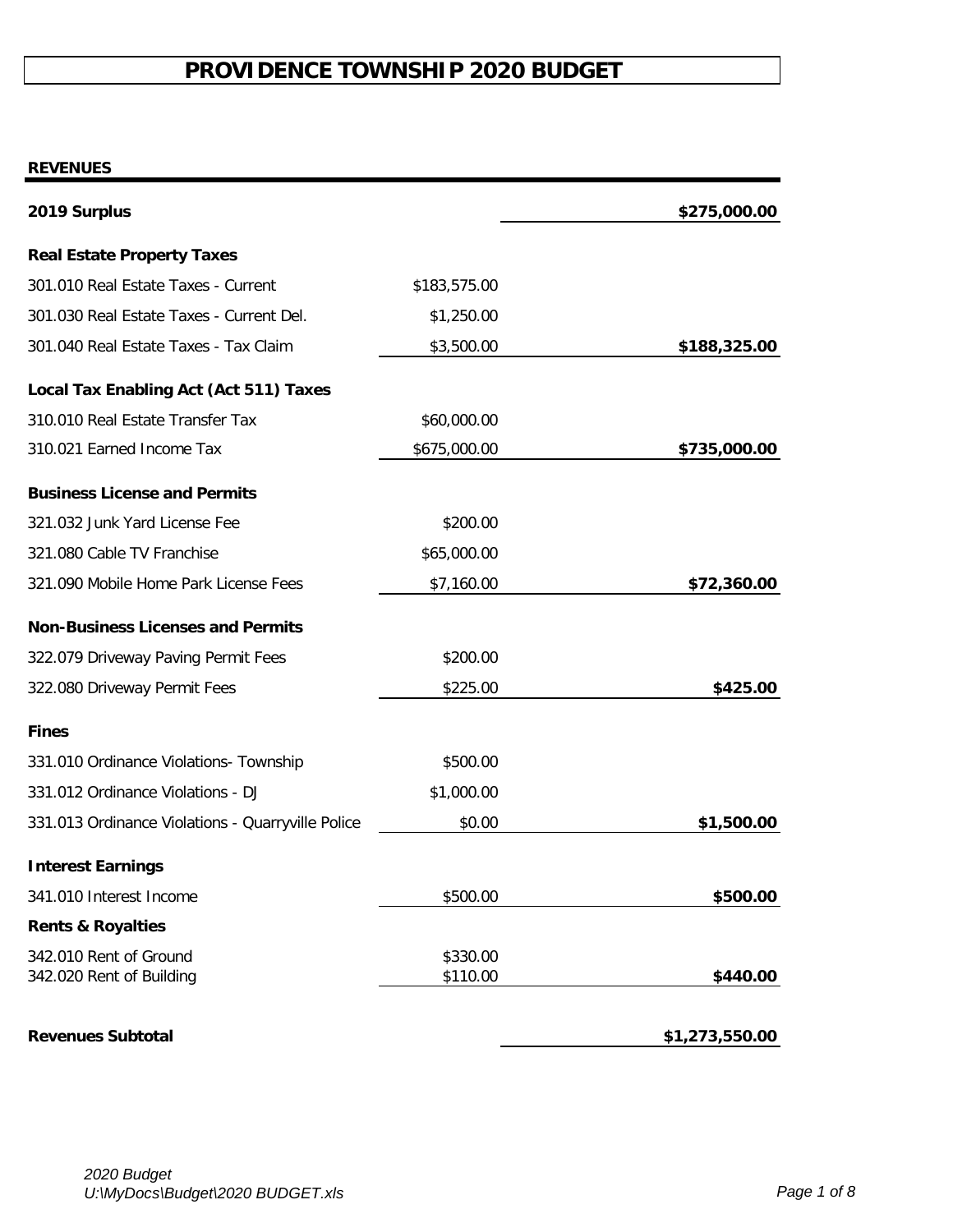#### **REVENUES**

| <b>REVENUES FORWARDED</b>                    |             | \$1,273,550.00 |
|----------------------------------------------|-------------|----------------|
| <b>State Capital and Operating Grants</b>    |             |                |
| 351.000 Federal Grants                       | \$0.00      |                |
| 354.000 State Grants                         | \$0.00      |                |
| 354.003 DCNR - ELGT Design                   | \$30,000.00 |                |
| 354.004 State Reimbursement for SEO          | \$0.00      |                |
| 354.006 Municipal Pension - State Aid        | \$30,000.00 |                |
| 354.015 Recycling Grant                      | \$3,000.00  |                |
| 354.016 LCCD Grant- Dirt & Gravel Roads      | \$13,400.00 | \$76,400.00    |
| <b>State Shared Revenue and Entitlements</b> |             |                |
| 355.001 Public Utility Realty Tax            | \$900.00    |                |
| 355.013 Firemen's Relief Fund                | \$48,000.00 | \$48,900.00    |
| Local Government Units Capital/              |             |                |
| <b>Operating Grants</b>                      |             |                |
| 357.002 L.E.M.A./P.E.M.A. Payment            | \$600.00    | \$600.00       |
| <b>General Government</b>                    |             |                |
| 361.030 Subdivision Administration Fees      | \$500.00    |                |
| 361.033 Zoning Change Application Fees       | \$0.00      |                |
| 361.034 Zoning Hearing Board Fees            | \$9,000.00  |                |
| 361.035 Stormwater Exemption                 | \$3,500.00  |                |
| 361.036 Stormwater Small Projects            | \$1,000.00  |                |
| 361.037 Stormwater Site Plans                | \$600.00    |                |
| 361.040 Planning Module Fees                 | \$200.00    |                |
| 361.050 Sale of Books/Maps/Copies            | \$0.00      |                |
| 361.060 Open Records Request Fees            | \$0.00      | \$14,800.00    |
| <b>Public Safety</b>                         |             |                |
| 362.041 Zoning Permit Fees                   | \$10,000.00 |                |
| 362.042 Holding Tank Inspections             | \$750.00    |                |
| 362.043 Sewage Perc & Probe Tests            | \$2,000.00  |                |
| 362.044 Sewage Permit Fees                   | \$1,500.00  |                |
| 362.045 Occupancy Permit Fees                | \$2,500.00  |                |
| 362.046 Building Code Administrative Fees    | \$2,000.00  | \$18,750.00    |
| <b>Revenues Subtotal</b>                     |             | \$1,433,000.00 |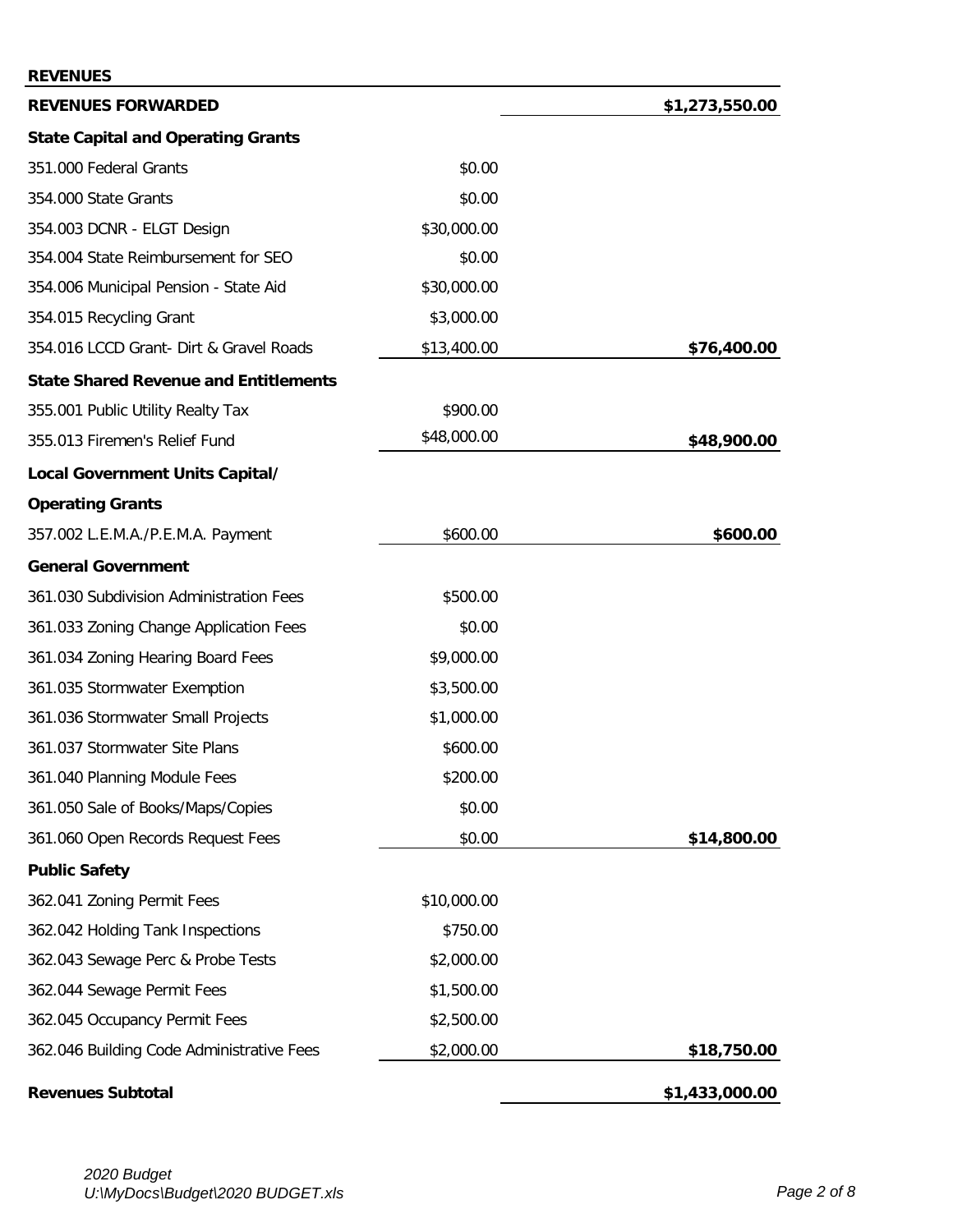## **REVENUES FORWARDED \$1,433,000.00**

# **Highways and Streets**

| 363.051 PennDot Snow Plow Contract                          | \$7,500.00  | \$7,500.00     |
|-------------------------------------------------------------|-------------|----------------|
| <b>Railroad</b>                                             |             |                |
| 363.052 Linear Park                                         | \$0.00      |                |
| 363.053 Ground Rental                                       | \$0.00      | \$0.00         |
| <b>Miscellaneous</b>                                        |             |                |
| 370.000 Sale of Equipment                                   | \$40,000.00 |                |
| 387.000 Miscellaneous Income                                | \$0.00      |                |
| 387.026 Newsletter Advertising                              | \$450.00    |                |
| 391.000 Sale of Property                                    | \$0.00      | \$40,450.00    |
| <b>Long Term Debt Proceeds</b><br>393.000 Construction Loan | \$0.00      | \$0.00         |
| <b>Total Revenues</b>                                       |             | \$1,480,950.00 |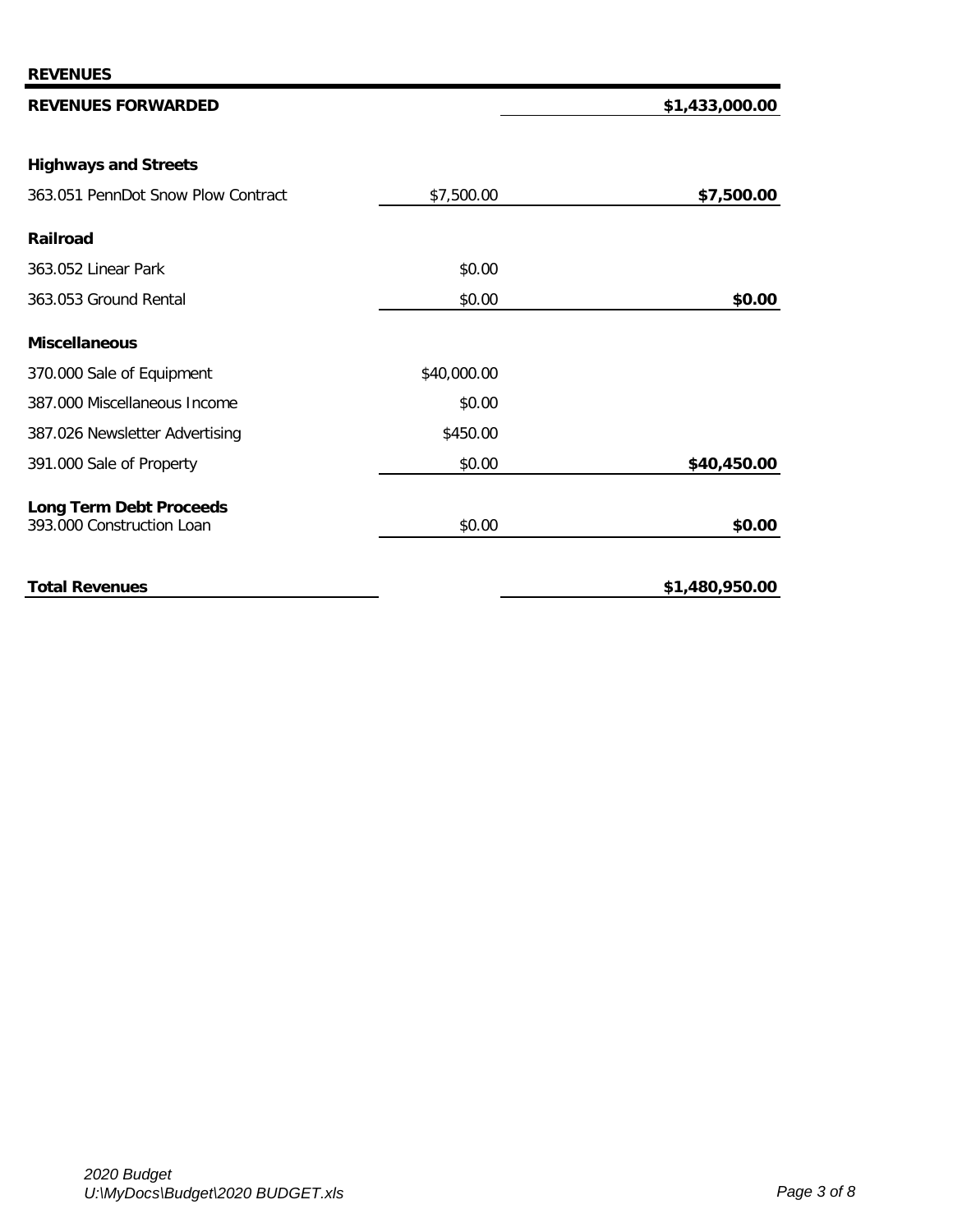### **EXPENDITURES**

| <b>Legislative Body</b>                  |             |             |
|------------------------------------------|-------------|-------------|
| 400.110 Supervisors Meeting Pay          | \$7,500.00  |             |
| 400.210 Office Supplies                  | \$7,500.00  |             |
| 400.213 Office Equipment Purchases       | \$4,000.00  |             |
| 400.250 Office Equipment Maintenance     | \$4,000.00  |             |
| 400.260 IT Services                      | \$5,000.00  |             |
| 400.321 Telephone and Fax Machine        | \$10,000.00 |             |
| 400.325 Postage Expense                  | \$2,200.00  |             |
| 400.329 Newsletter Postage               | \$1,600.00  |             |
| 400.330 Mileage Reimbursement            | \$1,500.00  |             |
| 400.340 Advertising & Printing           | \$7,200.00  |             |
| 400.342 Newsletter Printing Expense      | \$1,400.00  |             |
| 400.380 Miscellaneous Expense            | \$1,500.00  |             |
| 400.410 Bank Fees                        | \$0.00      |             |
| 400.420 Dues, Subscriptions, Memberships | \$2,000.00  |             |
| 400.430 Educational Reimbursement        | \$1,000.00  |             |
| 400.460 Meetings and Conferences         | \$2,500.00  |             |
| 400.480 Property Tax                     | \$1,650.00  | \$60,550.00 |
| <b>Financial Administration</b>          |             |             |
| 401.110 Manager Wages                    | \$80,340.00 |             |
| 401.313 Manager/Secretary Bond           | \$750.00    |             |
| 401.315 Payroll Tax Services             | \$2,200.00  |             |
| 402.311 Auditing Services                | \$8,000.00  |             |
| 402.313 Treasurer's Bond                 | \$750.00    | \$92,040.00 |
| <b>Tax Collection</b>                    |             |             |
| 403.114 Tax Collector Commission         | \$0.00      |             |
| 403.210 Tax Collector Supplies           | \$0.00      |             |
| 403.325 Tax Collector Postage            | \$1,600.00  |             |
| 403.350 Tax Collector Bond               | \$0.00      | \$1,600.00  |
|                                          |             |             |

### **EXPENDITURES SUBTOTAL 5154,190.00**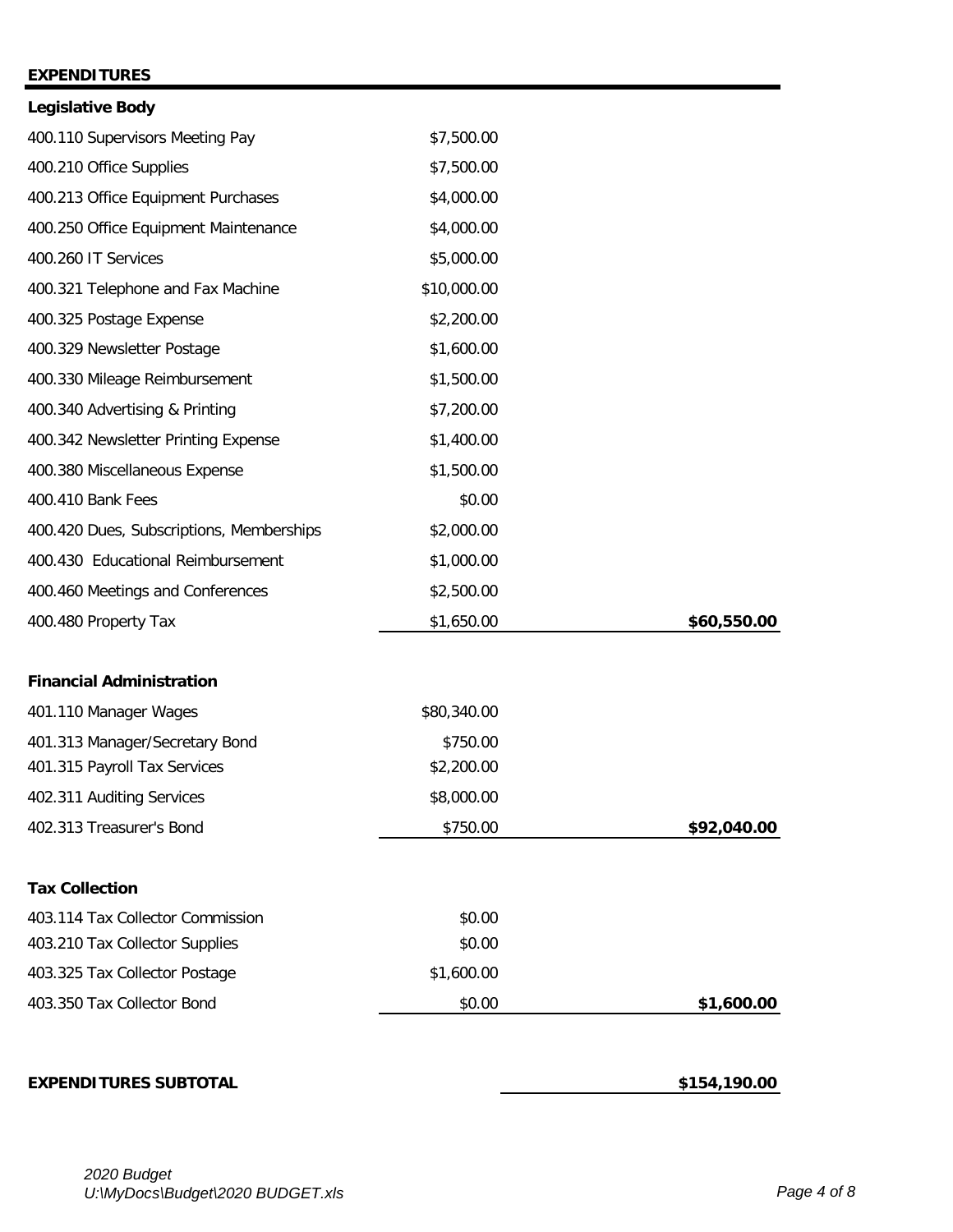| <b>EXPENDITURES</b>                                                                    |                  |              |
|----------------------------------------------------------------------------------------|------------------|--------------|
| <b>EXPENDITURES FORWARDED</b>                                                          |                  | \$154,190.00 |
| Legal                                                                                  |                  |              |
| 404.130 Solicitor Fees                                                                 | \$12,000.00      |              |
| 404.314 Special Legal Fees                                                             | \$2,500.00       | \$14,500.00  |
| <b>Secretary</b>                                                                       |                  |              |
| 405.120 Secretary Wages                                                                | \$0.00           |              |
| 405.220 Administrative Staff Wages                                                     | \$17,000.00      | \$17,000.00  |
| <b>Engineer</b>                                                                        |                  |              |
| 408.313 Engineer - Zoning & Miscellaneous                                              | \$2,000.00       |              |
| 408.314 Engineer - Meeting Attendance                                                  | \$2,500.00       |              |
| 408.315 Engineer - Act 537 Sewage Planning                                             | \$0.00           |              |
| 408.316 Engineer - Zoning Ordinance                                                    | \$2,500.00       |              |
| 408.320 Engineer - Stormwater Ordinance                                                | \$0.00           |              |
| 408.321 Engineer - Flood Plain Ordinance                                               | \$0.00           |              |
| 408.322 Engineer - MS4 Implementation                                                  | \$2,400.00       | \$9,400.00   |
| <b>General Government Buildings/Shop</b>                                               |                  |              |
| 409.130 Office Cleaning Expense                                                        | \$4,000.00       |              |
| 409.230 Building Heat                                                                  | \$1,000.00       |              |
| 409.250 Building Maintenance Supplies                                                  | \$300.00         |              |
| 409.361 Building Electricity                                                           | \$9,000.00       |              |
| 409.366 Waste Disposal                                                                 | \$1,200.00       |              |
| 409.371 Building Maintenance                                                           | \$9,000.00       |              |
| 409.373 Grounds Maintenance                                                            | \$1,000.00       |              |
| 409.375 Community Events                                                               | \$300.00         |              |
| 409.400 Pest Control                                                                   | \$700.00         | \$26,500.00  |
| <b>Capital Construction</b>                                                            |                  |              |
| 409.600 Capital Construction Projects                                                  | \$0.00           |              |
| 409.601 Fixtures, Furnishings, Equipment                                               | \$0.00           | \$0.00       |
|                                                                                        |                  |              |
| <b>Police</b>                                                                          |                  |              |
| 410.130 Drug Task Force Contribution<br>410.140 Quarryville Police Department Contract | \$0.00<br>\$0.00 | \$0.00       |
| <b>EXPENDITURES SUBTOTAL</b>                                                           |                  | \$221,590.00 |
| 2020 Budget                                                                            |                  |              |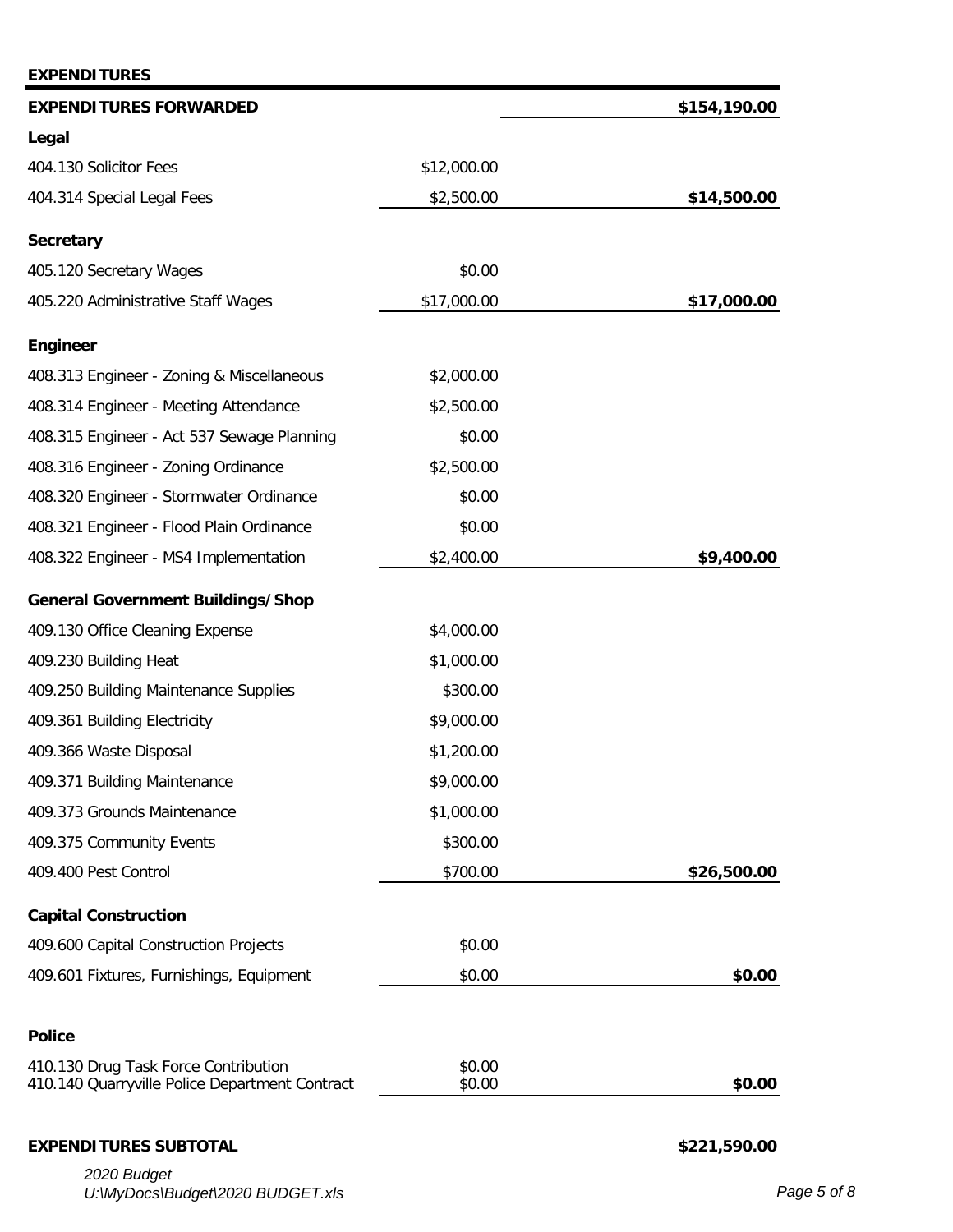### **EXPENDITURES**

| <b>EXPENDITURES FORWARDED</b>                 |              | \$221,590.00 |
|-----------------------------------------------|--------------|--------------|
| <b>Fire</b>                                   |              |              |
| 411.540 Voluntary Fire Company Contr.         | \$45,000.00  |              |
| 411.541 Firemen's Relief Fund                 | \$48,000.00  |              |
| 411.542 Workers Compensation - Fire Co.       | \$21,500.00  | \$114,500.00 |
| Ambulance                                     |              |              |
| 412.500 Volunteer Ambulance Contribution      | \$0.00       | \$0.00       |
| <b>Protective Inspection</b>                  |              |              |
| 413.130 Sewage Enforcement Officer            | \$7,500.00   | \$7,500.00   |
| <b>Planning and Zoning</b>                    |              |              |
| 414.130 Zoning Officer Wages                  | \$44,135.00  |              |
| 414.314 ZHB Legal Council                     | \$7,000.00   |              |
| 414.316 Planning Commission Expenses          | \$3,000.00   |              |
| 414.317 Zoning Hearing Board Expenses         | \$4,000.00   |              |
| 414.337 Zoning Miscellaneous Expenses         | \$500.00     |              |
| 414.338 BOCA Administrative Fees              | \$200.00     |              |
| 414.339 MS4 Expenses                          | \$2,000.00   | \$60,835.00  |
| <b>Emergency Management</b>                   |              |              |
| 415.510 Emergency Management Expenses         | \$1,000.00   | \$1,000.00   |
| <b>Highway Maintenance - General Services</b> |              |              |
| 430.120 Roadmaster Salary                     | \$64,000.00  |              |
| 430.140 Road Laborers Wages                   | \$206,000.00 |              |
| 430.231 Gasoline                              | \$2,500.00   |              |
| 430.232 Diesel Fuel                           | \$19,000.00  |              |
| 430.234 Motor Oil & Lubricants                | \$1,000.00   |              |
| 430.238 Uniforms                              | \$1,200.00   |              |
| 430.250 Truck Maintenance                     | \$20,000.00  |              |
| 430.260 Shop Tools & Supplies                 | \$4,000.00   |              |
| 430.374 Road Equipment Maintenance            | \$14,500.00  |              |
| 430.384 Equipment Rental                      | \$2,000.00   |              |
| 430.700 Capital Equipment Purchases           | \$100,000.00 | \$434,200.00 |

### **EXPENDITURES SUBTOTAL** *CONTRERENT <b>EXPENDITURES* SUBTOTAL *CONTRERENT <b>EXPENDITURES*

*2020 Budget U:\MyDocs\Budget\2020 BUDGET.xls Page 6 of 8*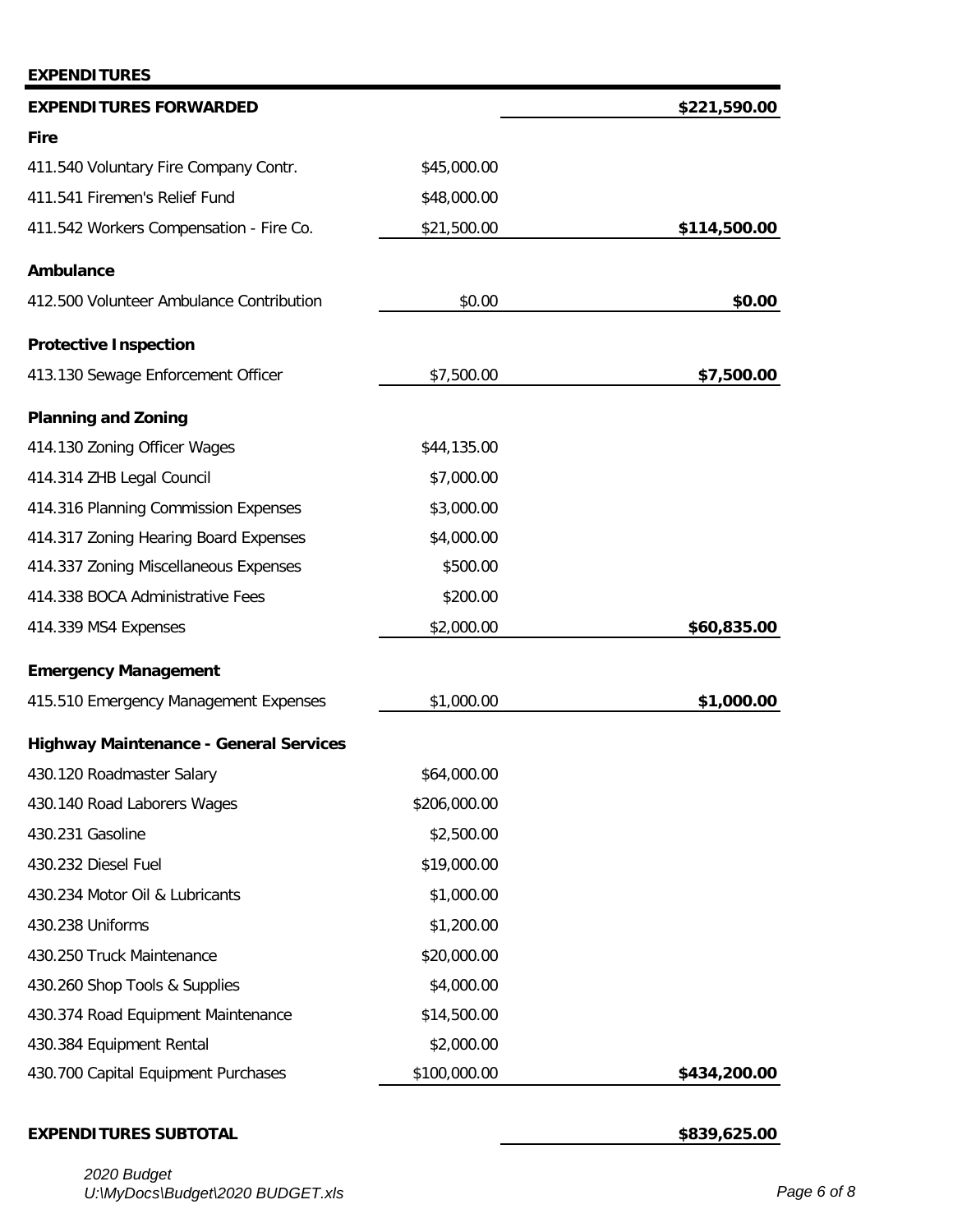| <b>EXPENDITURES</b>                                                           |                           |                |
|-------------------------------------------------------------------------------|---------------------------|----------------|
| <b>EXPENDITURES FORWARDED</b>                                                 |                           | \$839,625.00   |
| <b>Highway Maintenance</b>                                                    |                           |                |
| 433.000 Road & Street Signs                                                   | \$3,000.00                |                |
| 434.000 Bridge Maintenance                                                    | \$10,000.00               |                |
| 436.000 Storm Drains & Catch Basins                                           | \$8,000.00                |                |
| 438.00 Road Maintenance                                                       | \$50,000.00               | \$71,000.00    |
| <b>Highway Construction &amp; Rebuilding</b>                                  |                           |                |
| 439.000 Road Construction                                                     | \$75,000.00               |                |
| 439.200 Guide Rails                                                           | \$0.00                    |                |
| 439.313 Road Engineering                                                      | \$10,000.00               |                |
| 439.314 Traffic Signals                                                       | \$750.00                  | \$85,750.00    |
| <b>Parks/Recreation</b>                                                       |                           |                |
| 439.516 Linear Park Maintenance                                               | \$18,000.00               |                |
| 439.517 Linear Park Capital Improvement                                       | \$30,000.00               | \$48,000.00    |
| <b>Contributions/Participant Recreation</b>                                   |                           |                |
| 452.540 Contribution - S.E.C.A                                                | \$0.00                    |                |
| 453.000 Contribution - Boy Scouts                                             | \$0.00                    |                |
| 456.000 Contribution - Library                                                | \$6,000.00                |                |
| 458.100 Contribution - Senior Center                                          | \$0.00                    |                |
| 458.200 Contribution - Meals on Wheels                                        | \$0.00                    | \$6,000.00     |
| <b>Debt Service</b>                                                           |                           |                |
| 471.000 Debt Principal                                                        | \$72,000.00               |                |
| 472.000 Debt Interest                                                         | \$33,500.00               | \$105,500.00   |
| <b>Miscellaneous Expenditures</b>                                             |                           |                |
| 481.300 Stray Dogs - Boarding Fee                                             | \$0.00                    | \$0.00         |
| <b>Funds</b>                                                                  |                           |                |
| 483.163 Municipal Pension - State Aid<br>483.164 Municipal Pension - Township | \$30,000.00<br>\$8,000.00 | \$38,000.00    |
| <b>EXPENDITURES SUBTOTAL</b><br>2020 Budget                                   |                           | \$1,193,875.00 |

*U:\MyDocs\Budget\2020 BUDGET.xls Page 7 of 8*